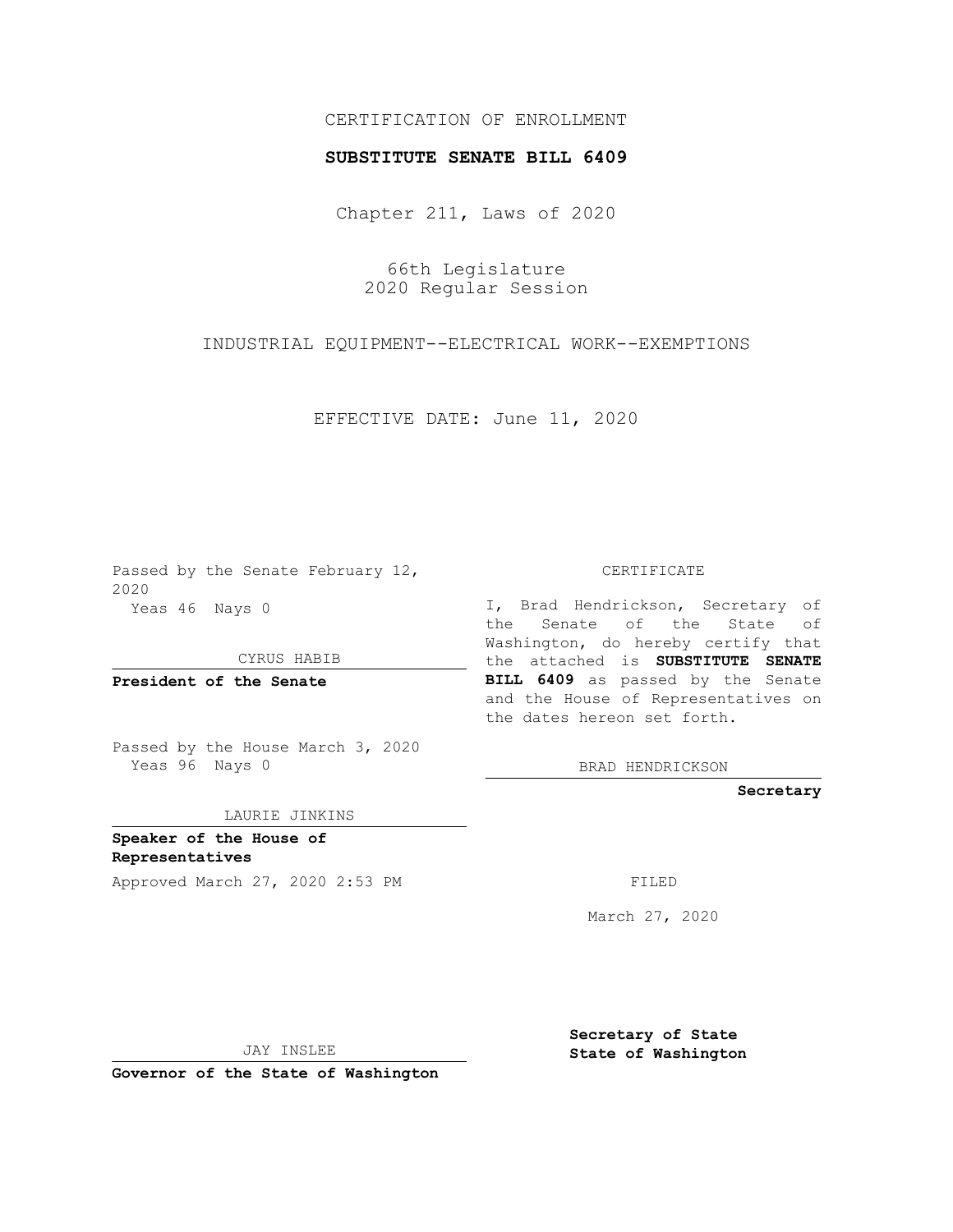## **SUBSTITUTE SENATE BILL 6409**

Passed Legislature - 2020 Regular Session

**State of Washington 66th Legislature 2020 Regular Session By** Senate Labor & Commerce (originally sponsored by Senator King) READ FIRST TIME 02/05/20.

 AN ACT Relating to providing an exemption from electrical 2 licensing, certification, and inspection for industrial equipment; 3 and adding a new section to chapter 19.28 RCW.

BE IT ENACTED BY THE LEGISLATURE OF THE STATE OF WASHINGTON:

 NEW SECTION. **Sec. 1.** A new section is added to chapter 19.28 6 RCW to read as follows:

 (1) A person, firm, partnership, corporation, or other entity and a manufacturer's authorized engineers and factory-trained service technicians it employs are exempt from licensing requirements under RCW 19.28.041, certification requirements under RCW 19.28.161, and inspection requirements under this chapter for the maintenance, repair, or replacement of components and the disconnection and reconnection of existing low voltage digital control system connections within the confines of the manufacturer's industrial equipment. Except for disconnection and reconnection of existing low voltage digital control system connections, this exemption does not include any: (a) Installation, maintenance, repair, disconnection, or reconnection of any premises wiring or electrical equipment connected to industrial equipment; (b) on-site assembly of industrial equipment; or (c) electrical interconnections between industrial 21 equipment units.